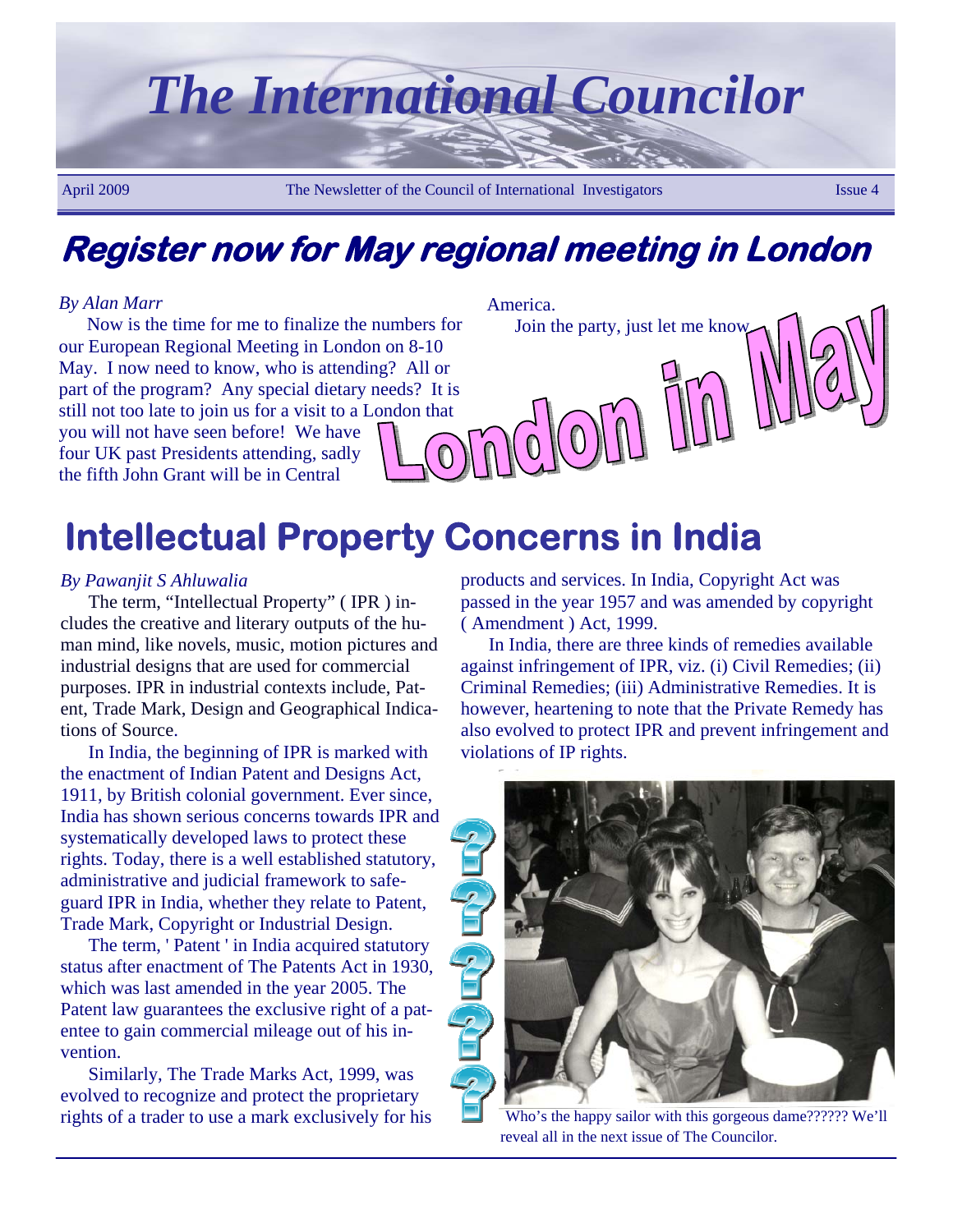### The International Councilor **April 2009** Page 2

### **From the Editor**

With each new and exciting technological breakthrough we have examined it and figured out how to use it to make our lives and our work easier, faster, better. Unfortunately, some things have progressed beyond their ability to be used. Video camcorders is one of the latter. As manufacturers have refined and recreated their product, they have perfected their product for the home consumer. The needs of the investigative industry have been left in the dust.

Take the issue of transferring the date/ time code data from the SD card or hard drive of the computer to your DVD or CD for your client. A recent stroll through the extensive aisles of our local camera vendor proves that this feature is one of those that manufacturers decided to eliminate in their drive to provide other, more consumer friendly features, that they have integrated into their cameras to appeal to a wider audience of home users.



As a last farewell to winter (and thank goodness it is finally going!), here is a photo of ice fishing in Cape Breton, NS. You have to be dedicated to sit out on the ice, totally exposed to the elements, fishing.

Unfortunately, the date/time stamp is of utmost importance to our profession and we as an industry have to search out a way to make the technology work for us. Of course, we can still hook up the camera to a dvd recorder or to the computer and play the video on the camera and burn the date/time stamp onto the DVD or CD in that

### **YOUR FAST SOURCE IN** since 1978

**Detectiv Consulting International GmbH** 



### **GI: Insurance Fraud Service**

CEO: Juergen Fritz Hebach (Member of BA CII WAD) Fon: +49 171 410 74 11 / Fax: +49 30 433 533 1 Internet: dci@insurancefraudservice.com

manner, but it seems a dreadful waste of time to have to play the video in total when with just a click of a button you can transfer the data from a flash card or burn it onto a DVD/CD.

With that said, then and the knowledge that the members of CII are some of the best and smartest minds in the investigative industry today, please, weigh in. If any of you have some comments about this technological snafu or some other advance that has inadvertently caused a problem, write in and let's see what everyone has to say. If you have some pointers for others caught in this problem, let's share our resources and knowledge.

If you have found a workaround for the date/time stamp problem, or found one of the newer cameras that has not removed this very important feature, drop us a note and tell us about your work around or what camera you have found to fix this.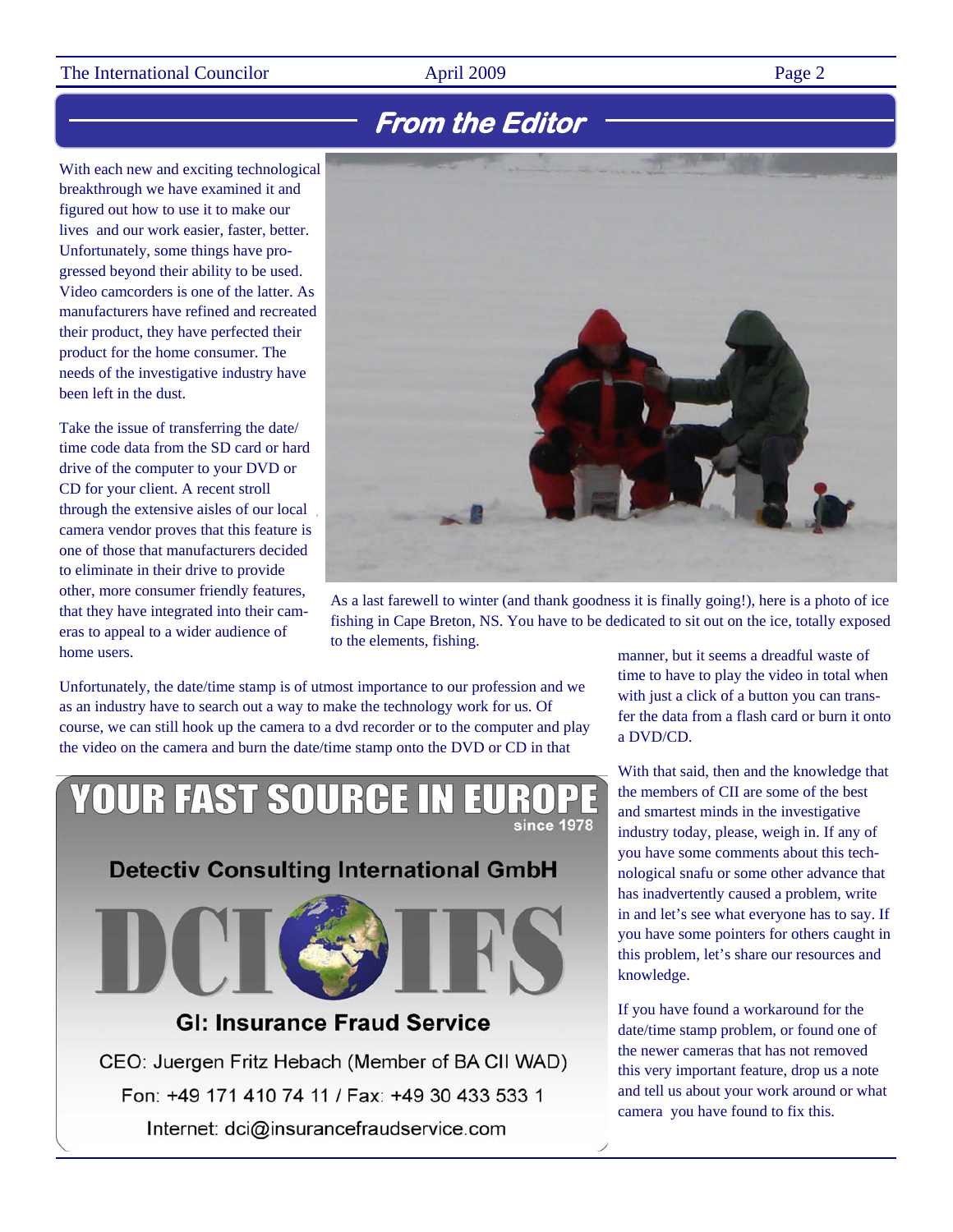## **Member's Corner**

#### *From Nancy Barber*

We have just learned of the death of CII member Paneen Allen's mother, Irma Louise Oxley Call of Tucson, AZ. Please join with



us with our prayers and sympathy for Paneen and her family.

Irma Louise Oxley Call - November 30, 1932 - February 28, 2009, a vibrant force of nature, was born in Philadelphia, PA to Dr. Thomas and Elsa Oxley. She graduated with a BS in Biology from Wilson College. Traveling to Europe she met her husband the late Richard D. Call. She lived in Greece, Alaska, Africa, many States, settling in Tucson (1966) where she did research in virology for the U of A

Medical Center. Her work as an Educator of Human Sexuality for Churches, Dept. of Juvenile Justice, and the Division of Developmentally Disabled earned her the 1998 Educator Award from the AZ Family Planning Council and the gratitude and respect of many. An empowering mother to Tom Call (Aimee daughters Lily, Avalon), Diane Call (Andrew Farley), Paneen Allen (Baron son John), Big sister to Elsa Oxley. Irma's dedication to a greater vision for humanity was realized in co-founding Stone Curves Co-housing Community where Memorial services were held Saturday, April 25, 2009, 5:45 p.m.

#### 

#### *From Graham Dooley*

On Friday 6th March an annual congress took place between the three largest unions of Private Investigators or *agent de recherches* to discuss the French Government changes in the Law concerning the regulations of French PI's.

 There are changes about to be brought in by President Sarkozy regarding the profession of "Private Detective" in France. The laws were introduced in 1983 and there were changes in 2005. These changes included Qualifications to Degree standards. More changes will incude ex-police in France being banned from operating as Private Detectives in France until they have finished in the job for 5 years and taken a two year course after.

 In the first link our esteemed colleague Goolem Monsoor gets a mention. "Monsieur Le Président" will be putting a judge in charge of Private Detectives in fact it does mention a little about Judges in the profession.

 It might be an idea for either Goolem or Joel and anyone else who is French for that matter to submit an article for the CII magazine.

I unfortunately was a "traitor to the cause" and did not attend the meeting - mainly because when the arguments start my French is not good enough to keep up with the speakers.

#### *From Mark Feefel*

I noticed that the latest issue of the Councilor shows me as president of F.A.P.I. when in fact I am Co-President of this great organization. I am gladly joined by Mr. Chuck Chambers of Bradenton Florida and we share the honor together. I just wanted to clear this up for factual purposes.

#### 

#### *From Joan Beach*

On a happy note, Walter Atwood has been blessed with a great granddaughter, Lilly Atwood was born on February 25, 2009. Her parents are Brian and Sara Atwood. We welcome a new Atwood into this world. Congratulations to you Walt.

#### 

#### *From Nancy Barber*

Michael Newman will be awarded the Board of Directors of Federal Defenders and Appellate Defenders Award for Special Recognition for Significant Contributions to Indigent Defendants at the upcoming Annual Defender Dinner.

#### *From Peter Psarouthakis*

This year the 10th Anniversary-Associations One conference will be hosted in Michigan on May 13-15 at the Marriott hotel located at the Renaissance Center in downtown Detroit. For those wanting to get out of the country it is an easy drive by way of tunnel to Winsor, Canada that also has plenty to see and do.

 For more information and how to register for this event go to www.associationsone.org.

#### *From Alan Marr*

It is with deep regret we report the passing of Urula Swain (John Swain's wife) in December. She had been in a convalescent hospital in Surrey for several years with Parkinson's dementia. Nancy Poss Hatch and her husband had visited her before and after the Intellenet meeting in Arundel and she knew them but had difficulty speaking. John just got home from the hospital with his own circulations problems. His health is failing at nearly 88 snd he is alone in the house He would most likely appreciate notes or cards from his CII friends.

His address is 40 Cockshot Hill, Reigate, Surrey, RH28AN, UK and his telephone number, from the USA, is 011-44-01 737 249084.

Many of us remember wonderful days spent with John and Urula Swain.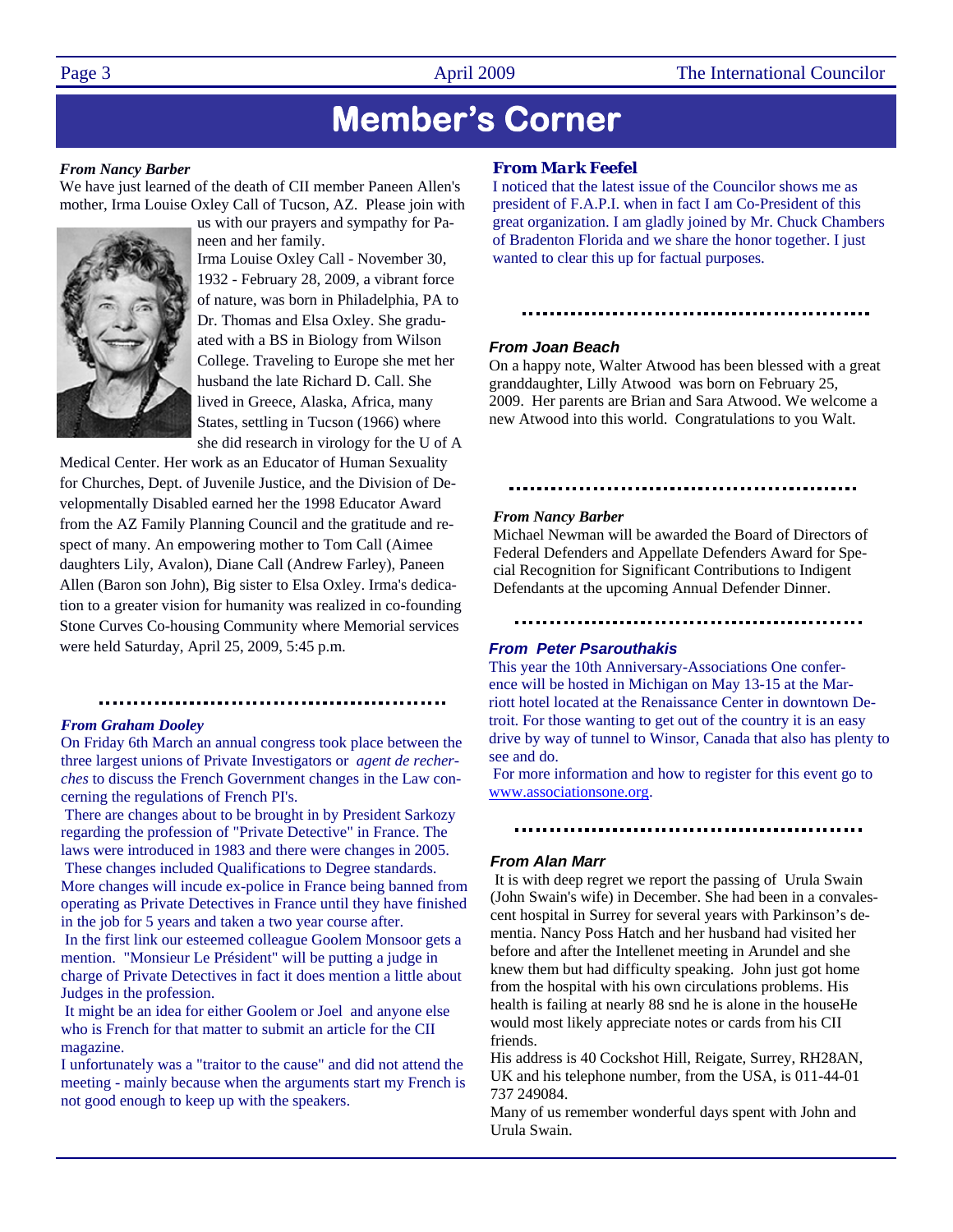# **Companies urged to think outside the box**

#### **By Daisy Smapson**

Will our business sink or swim? This crucial and pertinent question is being asked of all business owners across the region during the current recession.

 In an attempt to offer some advice, several leading business figures from the Algarve came together on Wednesday, March 18, at the Boavista Resort to discuss just how companies can meet and beat the economic crisis, giving practical tips on how to stay afloat and advice on what to do if insolvency is the only option left.

 Sheena Rawcliffe, managing director of MMS Publishing, publishers of the Algarve Resident, told the assembled audience: "This is not about a quick fix to your businesses economic problems, it is about reminding everyone about what steps can be taken to inspire you to continue your business or help you make the difficult decisions you may well face in the weeks and months to come."

 The speakers were unanimous in their advice to control budgets, continue with marketing plans, increase communications and tackle staffing issues to try and maintain your business during these difficult times.

 General Manager of the Oceânico Group, Martin Date, described how the prob-

lems of big businesses are the same as those of smaller companies and, therefore, both large and small businesses need to think of new ways to sell their products.

"Every business should have a recession strategy. Look at your competitors to see what they are doing and restructure your workforce, lose underperforming members of staff and reward the remaining members for their loyalty and faith" said Martin.

 Resort consultant Constantino Jordan reiterated earlier messages from speakers on the importance of defining your market and moving with the changing times. "You need to monitor the changing market and your competitors, being innovative and creative. However, always remember that it is good to be able to invent but much better

to copy already successful ideas," he said. When times become hard it is important to remain buoyant yourself and to project a positive attitude while avoiding negative business practices: "Companies must try to resist discounting prices and price wars as there would be potential for terrible long term damage if this becomes the case," said Martin Date.

 Meanwhile, Roy Whitehouse, CEO of WIS International, spoke of debt recovery and how to keep lines of communication open if you owe money as a business or if you are trying to recover funds from other companies.

"There are no excuses not to chase debtors. Equally, if you



**From left**: Martin Date, General Manager of the Oceânico Group, Sheena Rawcliffe, Managing Director of MMS Publishing, Roy Whitehouse, CEO of WIS International, Constantino Jordan of CJ Resort Consultants and Lawyer Miguel Sengo da Costa. Photo: Daisy Sampson

owe money, try to be honest about the situation as in the end everyone wants to be paid and stay in business," he said.

In the worst situations, insolvency may be the only option: "Remember that insolvency should be used as a last resort but at times it is the only route to take. It is the equivalent of an atomic bomb to a company, so should not be dealt with lightly," said lawyer Miguel Sengo da Costa.

He went on to detail the processes of insolvency and the ramifications for all involved.

 "If you act quickly, it is still possible to save your company. However, if you leave it too late then your business will fall into the hands of the courts and you will have no further input in its future," he said.

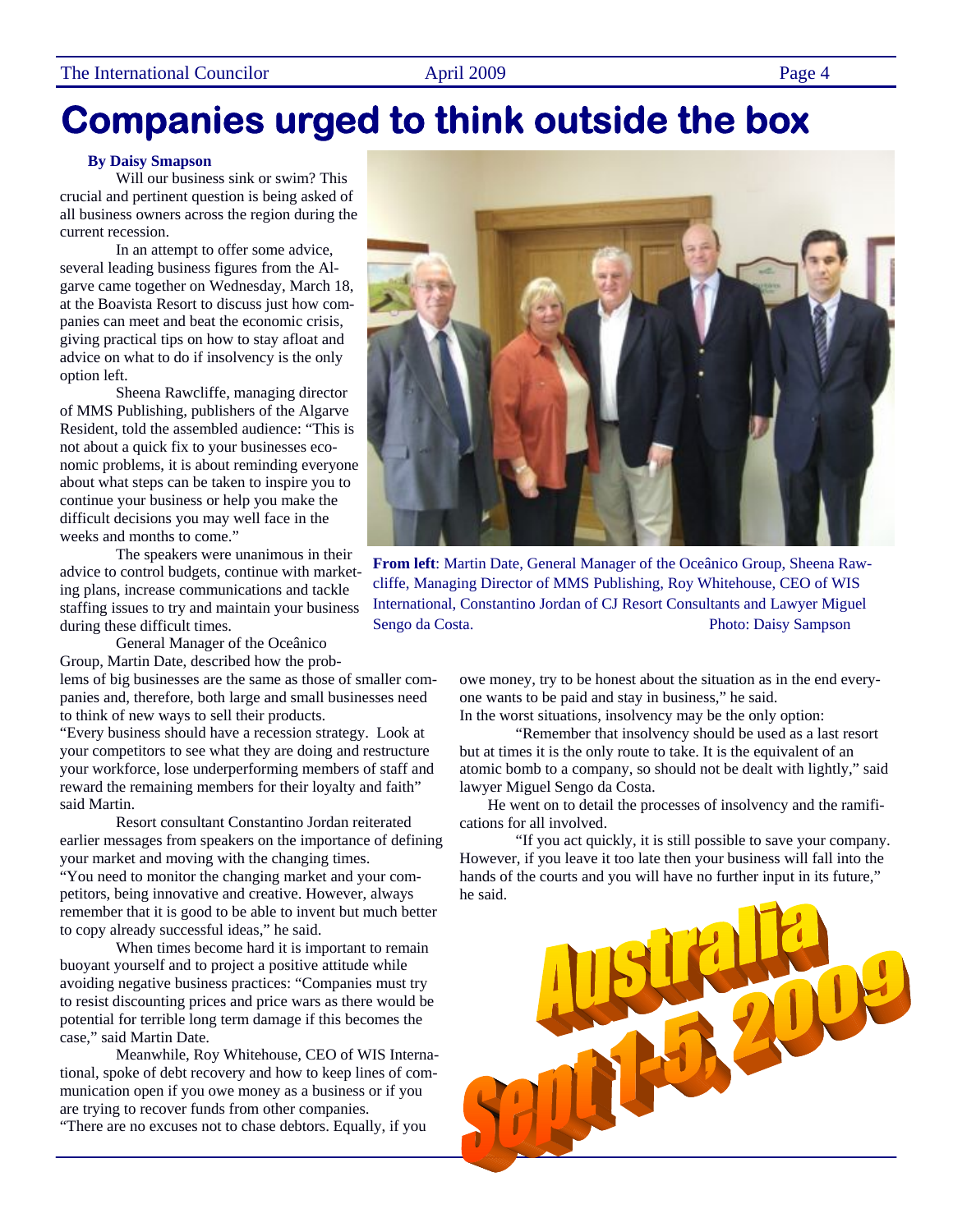# **Aussie AGM a perfect place to wine and dine**

The wines of South East Queensland are new players in the growing winery game. There are more and more wineries, vineyards and cellar doors opening within an easy drive from Brisbane.

You might think the Queensland wine industry is a newcomer but apparently wine grapes have been planted in the cooler regions since the late 19th century. Regardless of your favourite tastes in wine, a trip to local cellar doors and their cafes and restaurants promise a wonderful day of temptation by the glass.

So, which wine regions are within reach? And which local labels can you look out for at your bottle shop or restaurant?

### **Brisbane and the Scenic Rim**

You can start by enjoying a meal at the awarded Restaurant Lurleen overlooking the vineyard of Sirromet Winery at Mount Cotton. Only about 40 mintues south east of the city, Sirromet provides great views across to Moreton Bay.

#### **Gold Coast Hinterland**

Inland from the Gold Coast beaches you can discover an increasing number of small, boutique wineries that cater for travellers and wine buffs alike. About an hours' drive from Brisbane, you could find yourself seated beside Cedar Creek or

admiring the views from Mount Tamborine, with glass in hand. **Mount Tamborine Vineyard and Winery** 

All wines are grown, harvested and processed on the 68 acre site. Fine local food is also on offer and the cellar door is on the well-known Gallery Walk at Mount Tamborine town. Mount Tamborine Winery was one of the first established in the Gold Coast hinterland in the 1990s. **Witches Falls Winery** 

With grapes from the Granite Belt, you can see the wines made on site and taste test them at the cellar door of Witches Falls Winery everyday.

**O'Reilly's Canungra Valley Vineyards** is a great spot to call in when driving to the spectacular Lamington National Park. Spotting a platypus could be a possibility while sipping your wine. You can order a picnic lunch in advance.

**Albert River Wines** is a family run winery in an historic Queenslander house.

#### **More Gold Coast Hinterland wineries:**

Heritage Wines, Aussie Vineyards, Thumm Estate Wines, Mount Nathan Winery, Cedar Creek Estate Vineyard and Winery, Sunshine Coast Hinterland

North from Brisbane, the Sunshine Coast hinterland, with the green hills of the Blackall Range and good rainfall are the spot for burgeoning wineries.

There's Settlers Rise at Montville, with cellar door and platters available. Maleny Mountain Wines at the Big Barrel. You can't miss the enormous wooden barrel as you drive up from Landsborough towards the township of Maleny. Step inside to taste their wines.

Or head a little further north to Dingo Creek winery, near Gympie. It hosts an annual Jazz and Blues Festival and the cellar door is open each weekend for tastings.

For a winery experience with a difference, visit the Little Morgue winery at Yandina on the Sunshine Coast.

Continued on page 6

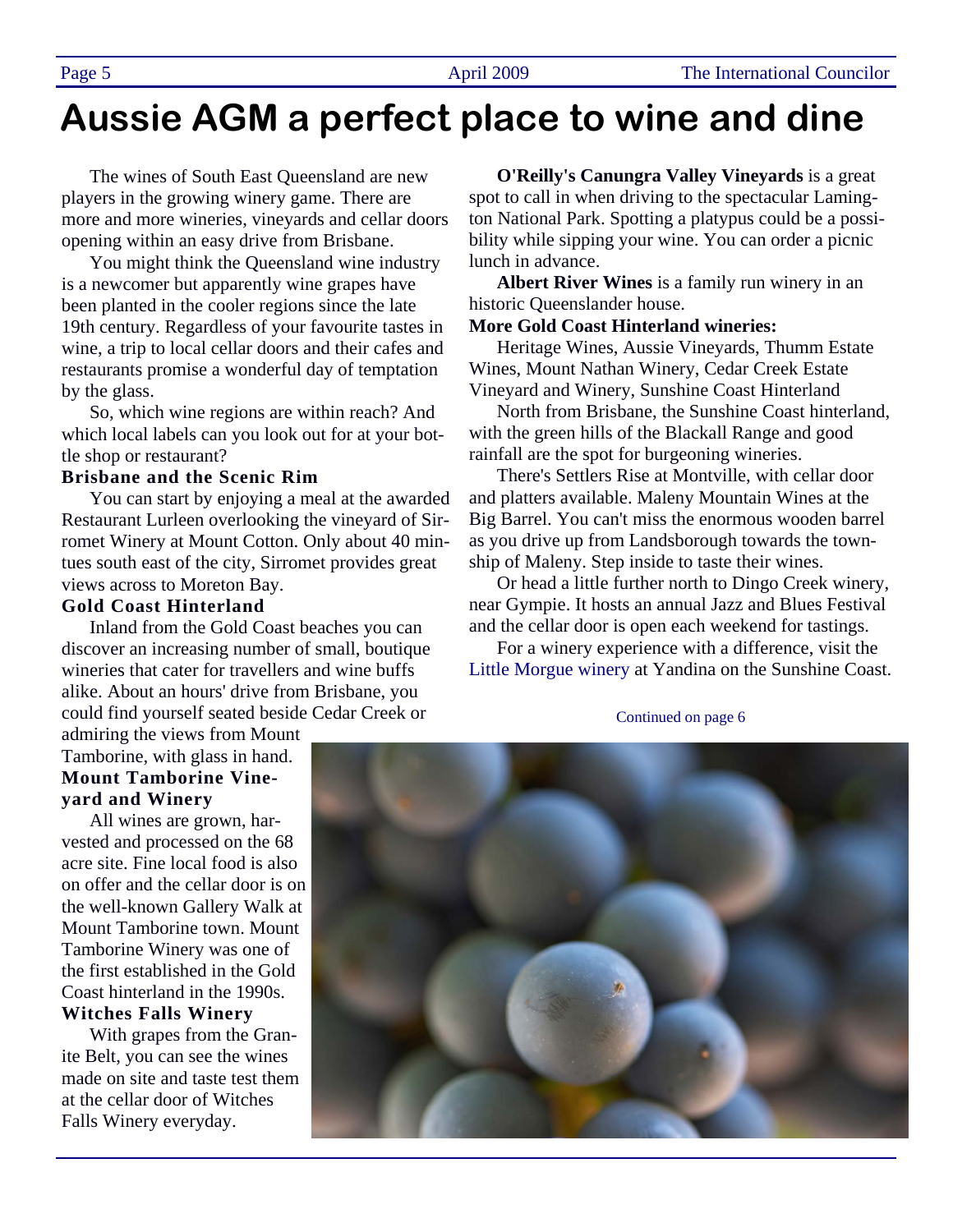# **Aussie AGM a perfect place to wine and dine**

#### Continued from page 5

Housed in what was once the morgue, these days you can see the wine making process and buy from the cellar door.

Heading towards the rich soils and high altitude of the Darling Downs, there are a number of wineries.

Preston Peak winery is just 10 minutes from Toowoomba. You'll have free wine tastings at the cellar door whilst admiring the rose gardens, olive groves and views of Table Top Mountain, the Lockyer Valley and the Darling Downs.

Warrego Wines is a certified organic winery with lunchtime cafe, about half way between Brisbane and Toowoomba. They make a selection of white and red wines and tours are available for groups. Children are welcome and you can play a game of bocce or croquet too.

Kooroomba Vineyard and Lavender Farm is only

just over an hour from Brisbane, near Boonah in the west, Kooroomba Vineyard has a cellar door open for free tastings and restaurant. Admire the 6 hectares of vineyard and lavender farm.

### **Take a winery tour**

If you'd rather drink than drive, take a tour of local wineries. Grape Experience Tours lets you choose from three regional wining and dining tours, all within coo-ee of Brisbane.

Hughie's Grape and Golf Tours - offer a number of tours, all revolving around the local wines on offer within a day trip from Brisbane.

Or to enjoy Queensland wines without leaving Brisbane, ask at your restaurant or bottle shop for local products. Take a look at the Queensland Wine website for a listing of restaurants that stock our wines.

## **Pack the right duds for your Australian get away!**

### **Brisbane Weather**

The weather in Brisbane is comfortable and sub-tropical. The city of Brisbane enjoys a very enviable climate of brilliant hot summers and clear mild winters. These enticing attributes ensure that Brisbane is idyllic for visitors all year round.

Whilst summer maximum average temperates generally linger around 30C, the summer months have some extremely hot days. Sunscreen, hats and protective clothing is essential in Brisbane throughout summer and is highly advised throughout the year.

The winter is mild and very pleasant. Most winter days are sunny with average temperatures of around 17C. Average monthly rainfall over the year is around 96 millimetres. With an average of 8 hours of sun per day.

**Brisbane Australia Weather Information** Standard time zone: UGT/GMT +10 hours



Pauls Breaka Beach, South Bank Parklands.

### **September/October/November - Spring**

Mean temperature: 20.80 C Max average temperature: 260 C Min average temperature: 15.60 C Precipitation: averages 73mm a month Wind speed average : 10.6 km/h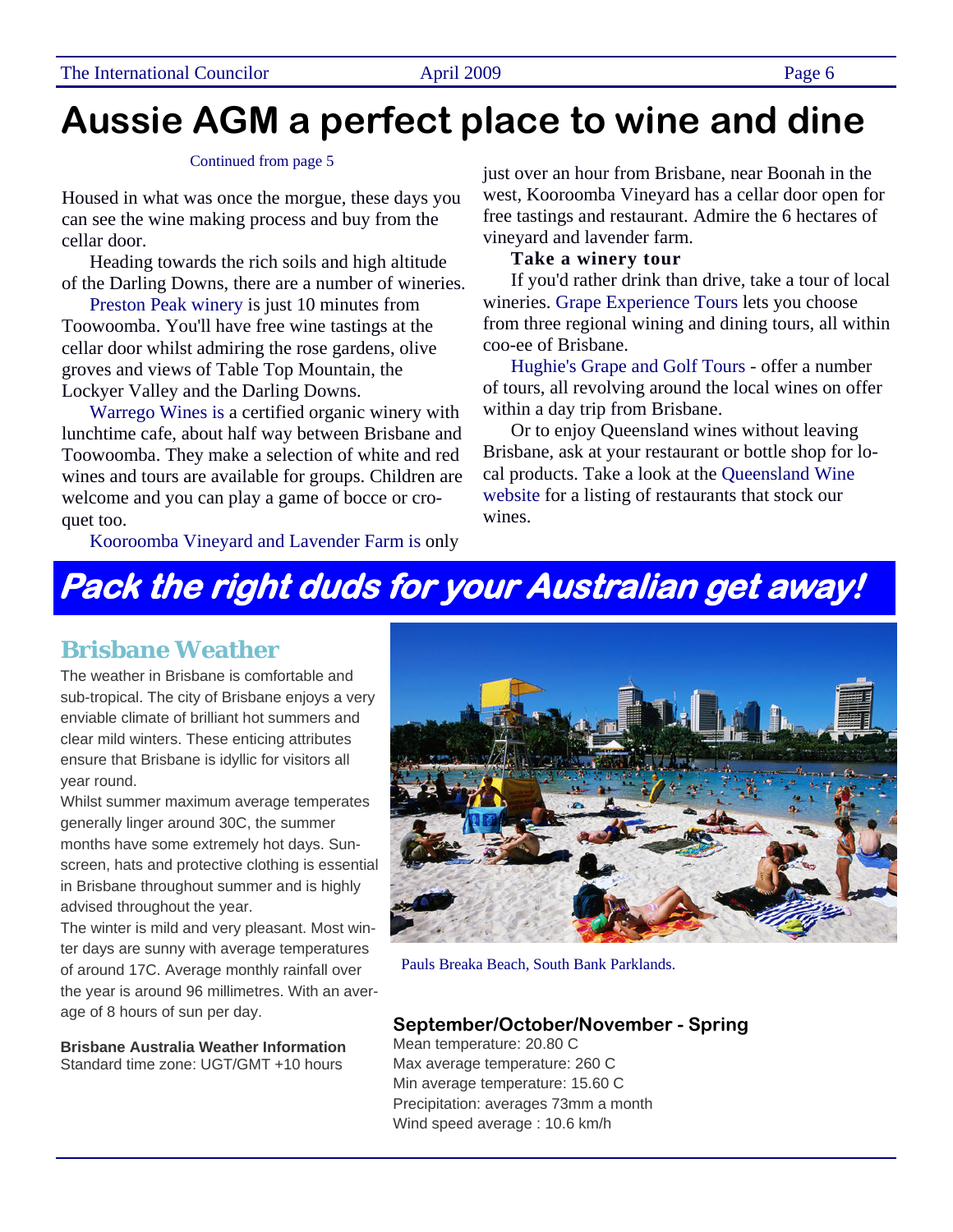Page 7 **April 2009** The International Councilor



# **What's on in Brisbane during the CII AGM**

• **3 September (Thursday) 2009 - Australian National Flag Day** - The 108th birthday of the Australian Flag. It was first raised on this day in 1901.

### **4 to 6 September 2009 - Redland Spring Festival**

**4 to 13 September 2009 - Boonah 2009 Arts Festival** - Presented by the Boonah Arts Collective. The festival features local artists, music, food, craft, fiction events, markets and more. 10.00am to 6.00pm at the Boonah and District Cultural Centre, High St, Boonah. Click here for the festivi program.

• **5 & 6 September 2009 - RockStock Music Festival** - With dance workshops, a classic car display, stalls and more. Helidon, on the Warrego Hwy on the way to Toowoomba.

**6 September (Sunday) 2009 - Father's Day**: see Father's Day Gift ideas here<br>egister now<br>w.citagim.con WWWW C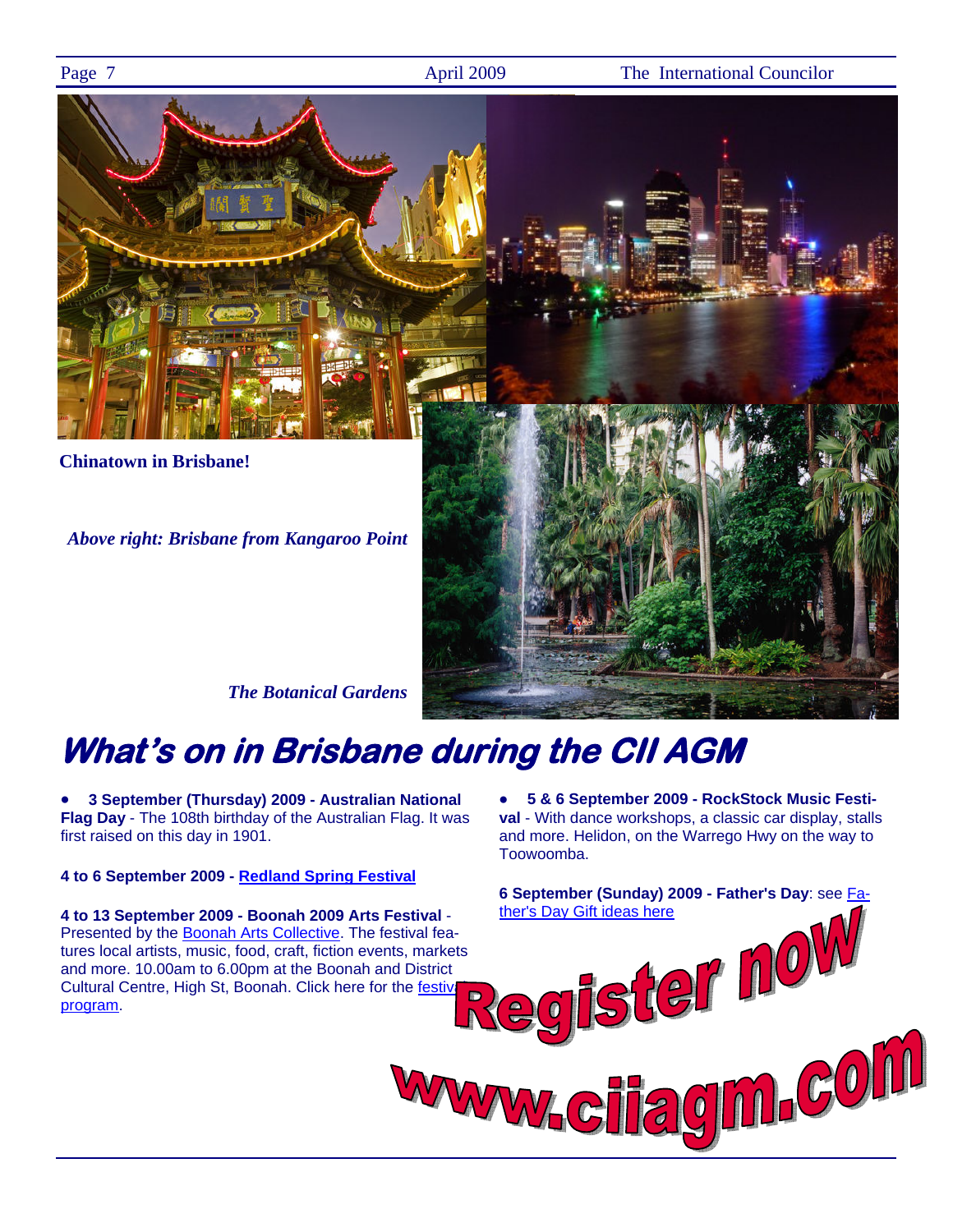# **CII Welcomes Our Mates To AUSTRALIA**



**SEMINARS and SPEAKERS** 

- Technology and the Internet  $\bullet$
- Privacy and Investigations
- **Continuing Education**
- Security & Global Investigations



Register at http://ciiagm.com Questions, no worry mate. Contact: Rod Webb (in Australia), rtw@mwacorporate.com.au or Nancy Barber (in the USA), nickbk@aol.com

- The 2009 AGM will be held in beautiful Surfers Paradise Australia (The Gold Coast of Australia)
- September 1 through September 5, 2009
- Stay at the Surfer's Paradise Marriot Resort
	- Exciting parks and tours
	- Luxurious day spas
	- **Excellent golf courses**



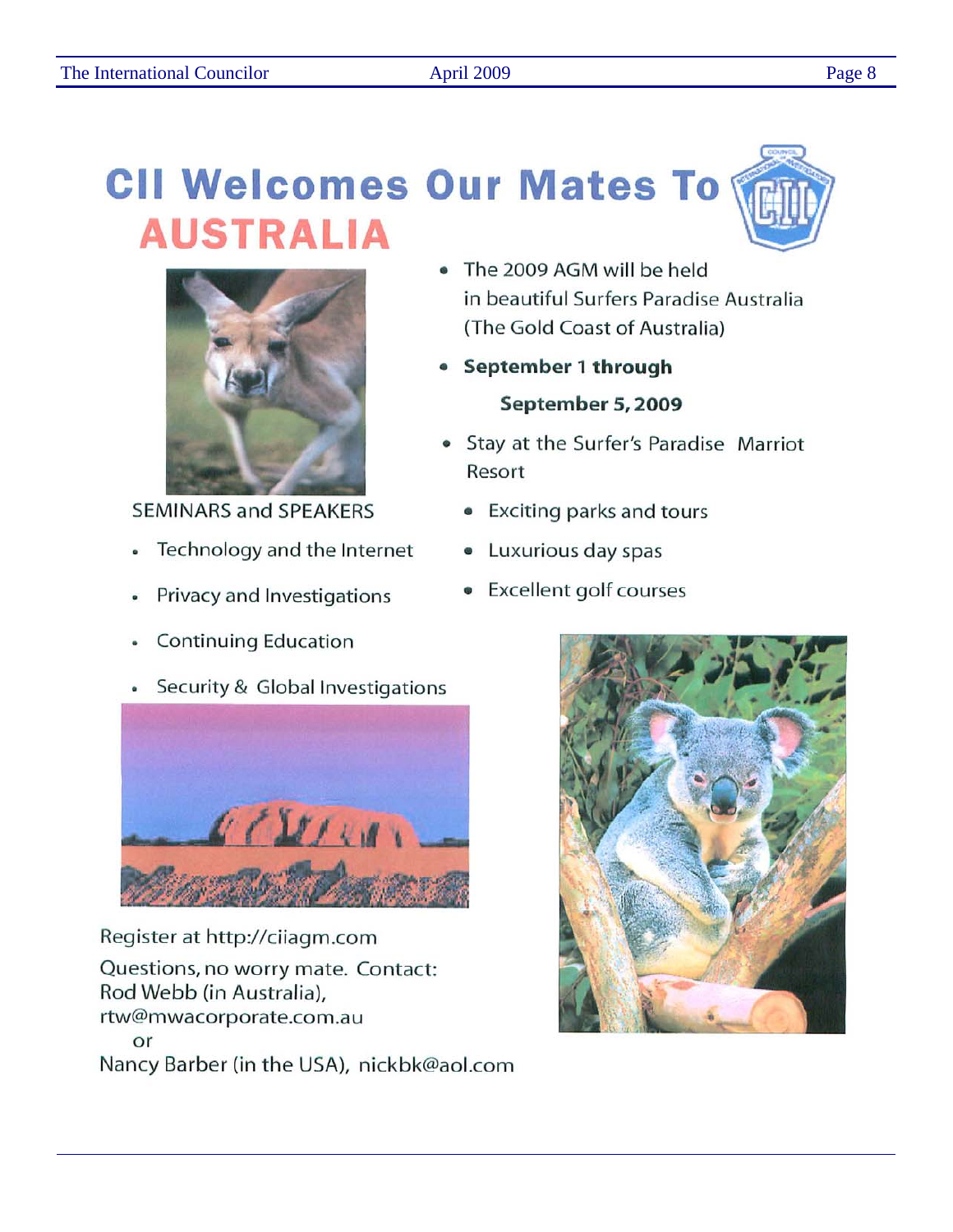Page 9 **April 2009** The International Councilor

## **Regional Directors 2008-2009**

| 01 CANADA EAST                                    | <b>Trish Dehmel</b>     | tdehmel@csilimited.com            |  |  |  |
|---------------------------------------------------|-------------------------|-----------------------------------|--|--|--|
| 02 CANADA CENTRAL                                 | <b>Brian King</b>       | bking@king-reed.com               |  |  |  |
| 03 CANADA WEST                                    | Ken Cahoon              | ken.cahoon@canproglobal.com       |  |  |  |
| 04 USA NORTHEAST                                  | <b>Robert Kresson</b>   | bk@empireinv.com                  |  |  |  |
| 05 USA SOUTHWEST                                  | <b>William Lowrance</b> | wblowrance@verizon.net            |  |  |  |
| 06 GREAT LAKES                                    | <b>Glenn Eiden</b>      | geiden@comcast.net                |  |  |  |
| 07 USA CENTRAL                                    | <b>Jim Sweeney</b>      | jim@sweeneyinc.com                |  |  |  |
| 08 USA WEST                                       | Paneen Allen            | paneenallen@msn.com               |  |  |  |
| 09 AUSTRIA, HUNGARY, SWITZERLAND,<br><b>ITALY</b> | <b>Bernard Maier</b>    | office@bm-investigations.at       |  |  |  |
| 10 NETHERLANDS,<br><b>BENELUX COUNTRIES</b>       | <b>Eddy Sigrist</b>     | esigrist@aristeed.com             |  |  |  |
| 11 CARIBBEAN, SOUTH AMERICA                       | Maurice C. Amres        | geb@solutions2000.net             |  |  |  |
| <b>12 CENTRAL AMERICA</b>                         | Seth Derish             | seth@privateeyes.com              |  |  |  |
| 13 IRELAND, N IRELAND                             | Alan Marr               | alan-marr@jigsawservices.co.uk    |  |  |  |
| 14 SCOTLAND, ENGLAND                              | Alan Marr               | alan-marr@jigsawservices.co.uk    |  |  |  |
| <b>15 SPAIN &amp; PORTUGAL</b>                    | Alan Marr               | alan-marr@jigsawservices.co.uk    |  |  |  |
| 16 FRANCE                                         | Joel Auribault          | ira@agence-investigations.com     |  |  |  |
| 17 SCANDINAVIA                                    | <b>Gard Westbye</b>     | post@ope.no                       |  |  |  |
| 18 BELGIUM                                        | Michel de Kort          | mdk@dekort-partners.be            |  |  |  |
| 19 GERMANY, E. EUROPE                             | Jurgen F. Hebach        | fritz.cii-berlin@web.de           |  |  |  |
| 20 ISRAEL                                         | Jacob Lapid             | lapidim@bezeqint.net              |  |  |  |
| 21 INDIA                                          | Pawanjit Ahluwalia      | pawan@premiershield.net           |  |  |  |
| 22 SINGAPORE, SE ASIA, VIETNAM                    | Ponno Kalastree         | p.kalastree@mainguard-intl.com.sg |  |  |  |
| 23 HONG KONG, KOREA                               | Li Fuk Ki               | lifk@biznetvigator.com            |  |  |  |
| $24$ CHINA                                        | Hai Yang                | cn@sbcs.comcn                     |  |  |  |
| 25 JAPAN                                          | Kenji Ohara             | mission@olive.ocn.ne.jp           |  |  |  |
| 26 AUSTRALIA, NEW ZEALAND                         | Rodney Webb             | rtw@mwacorporate.com.au           |  |  |  |
| 27 ALBANIA, GREECE, TURKEY, CYPRUS                | Alan Marr               | alan-marr@jigsawservices.co.uk    |  |  |  |
| 28 NORTH AFRICA                                   | Alan Marr               | alan-marr@jigsawservices.co.uk    |  |  |  |
| 29 CENTRAL AFRICA                                 | Alan Marr               | alan-marr@jigsawservices.co.uk    |  |  |  |
| 30 SOUTH AFRICA                                   | Peter Grant             | petergrant@criskinternational.com |  |  |  |

## **GET INVOLVED — BE A DIRECTOR FOR YOUR AREA**